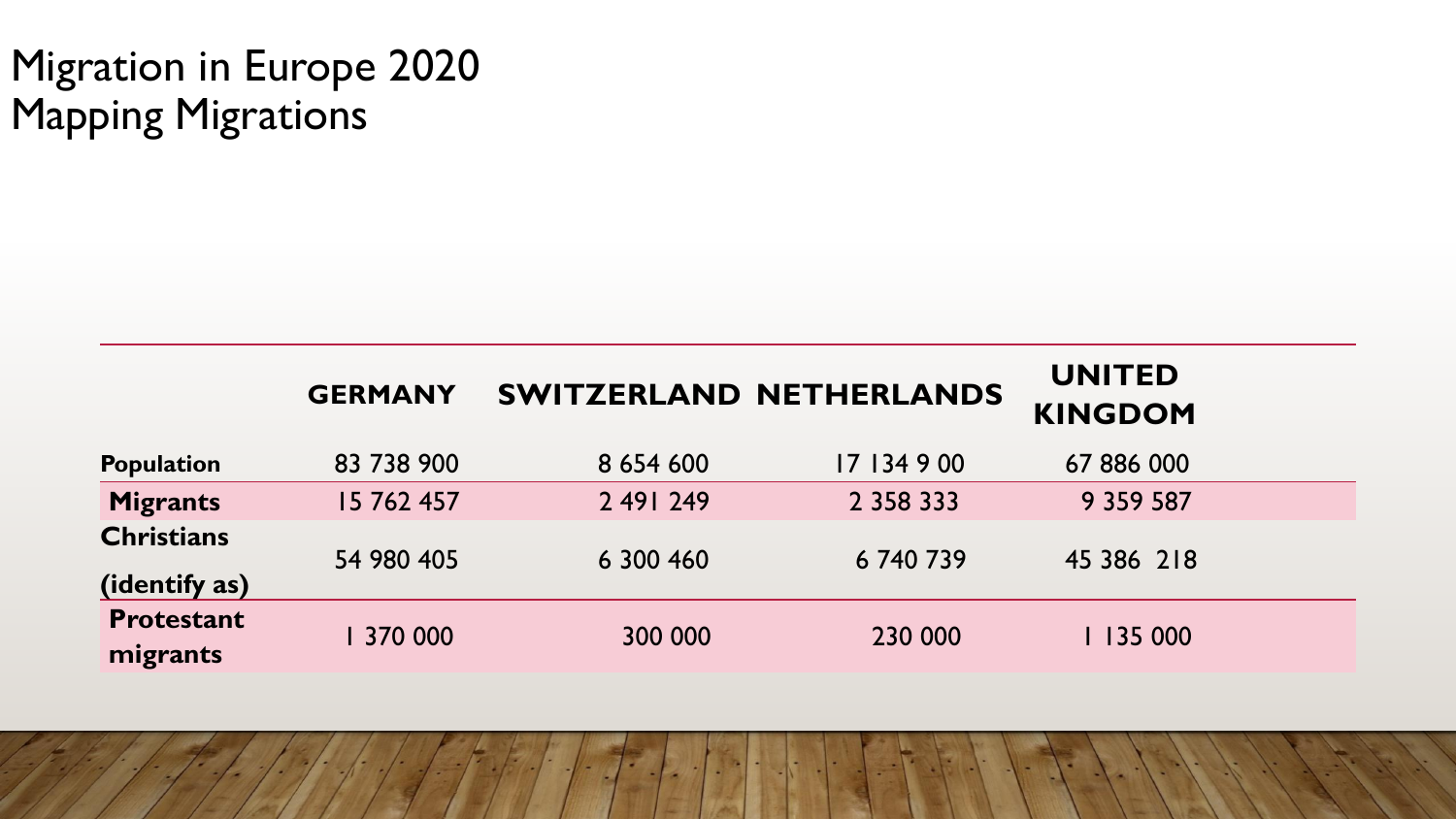|                                                                          | <b>GERMANY</b> | <b>SWITZERLAND</b> | <b>NETHERLANDS</b> | <b>UNITED</b><br><b>KINGDOM</b> |
|--------------------------------------------------------------------------|----------------|--------------------|--------------------|---------------------------------|
| Christianity                                                             | 66.20%         | 73.70%             | 39%                | 68%                             |
| <b>Attending</b><br>monthly service                                      | 15.50%         | 12%                | 14.90%             | 11%                             |
| Percentage of<br>migrant<br>affiliated with<br>religious<br>organization | 12%            | 16%                | 8.70%              | 24.10%                          |
| Percentage of<br><b>Migrants</b><br>attending<br>religious services      | 3.60%          | 4.30%              | 2.30%              | 5.70%                           |

а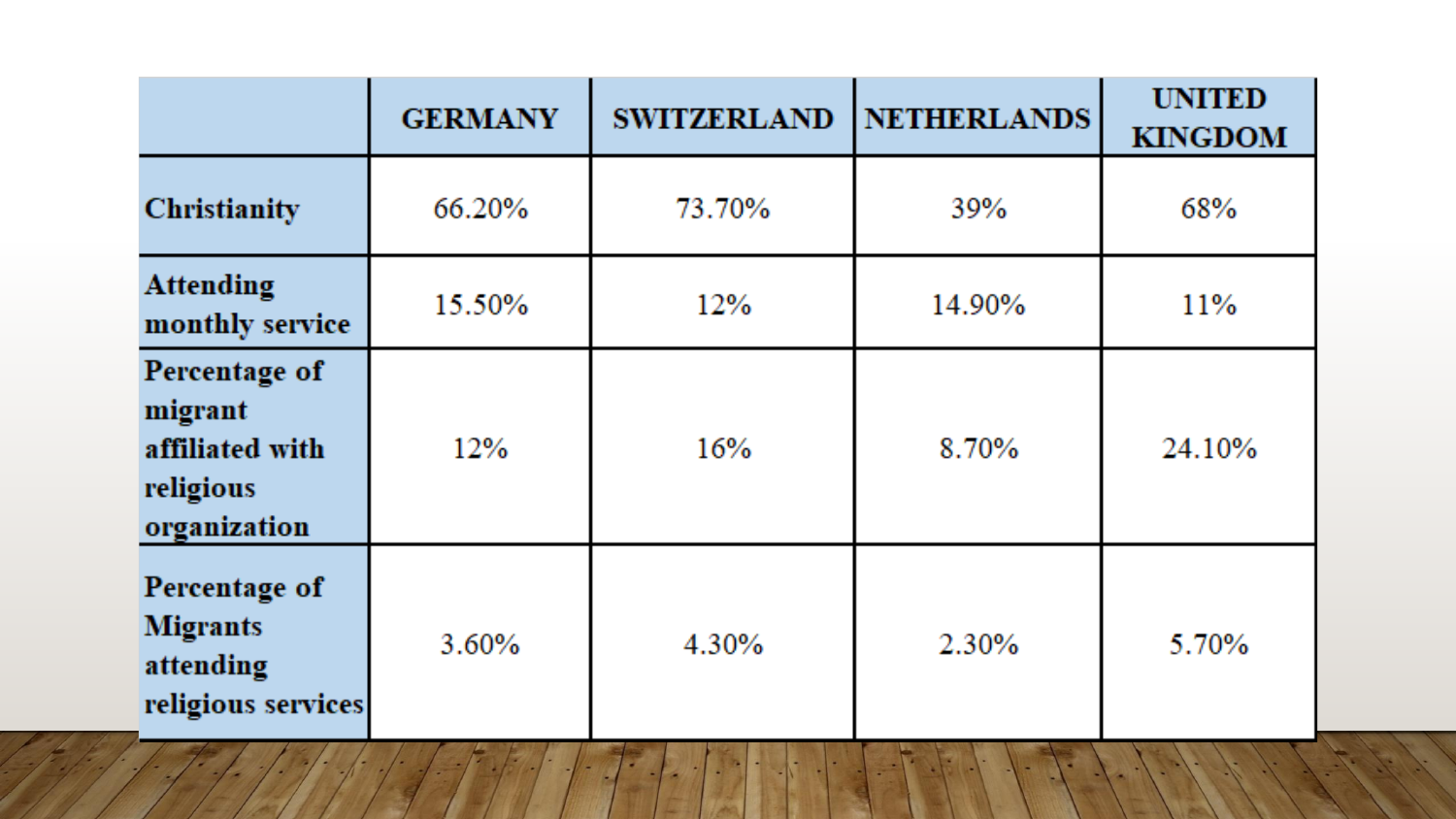## **NETHERLANDS/GREAT BRITAIN**

• **How many churches have migrant (non-European origin) members?**

\*All Dutch congregations of the Moravian Church have members from non-European origin. In Zeist it is a minority. All the other congregations are predominantly migrant congregations.

\*\*There are six (6) Churches where there are members. Four are in London and two in Birmingham. These are cities with migrant communities.

 $***$  We have 30 congregations in the British Province, made up of 25 in England and 5 in Northern Ireland. Northern Ireland is nearly fully Caucasian (Ulster Scots /Irish). In England, nearly there are six with a diverse make up and a further six that have migrant members but not a diverse membership.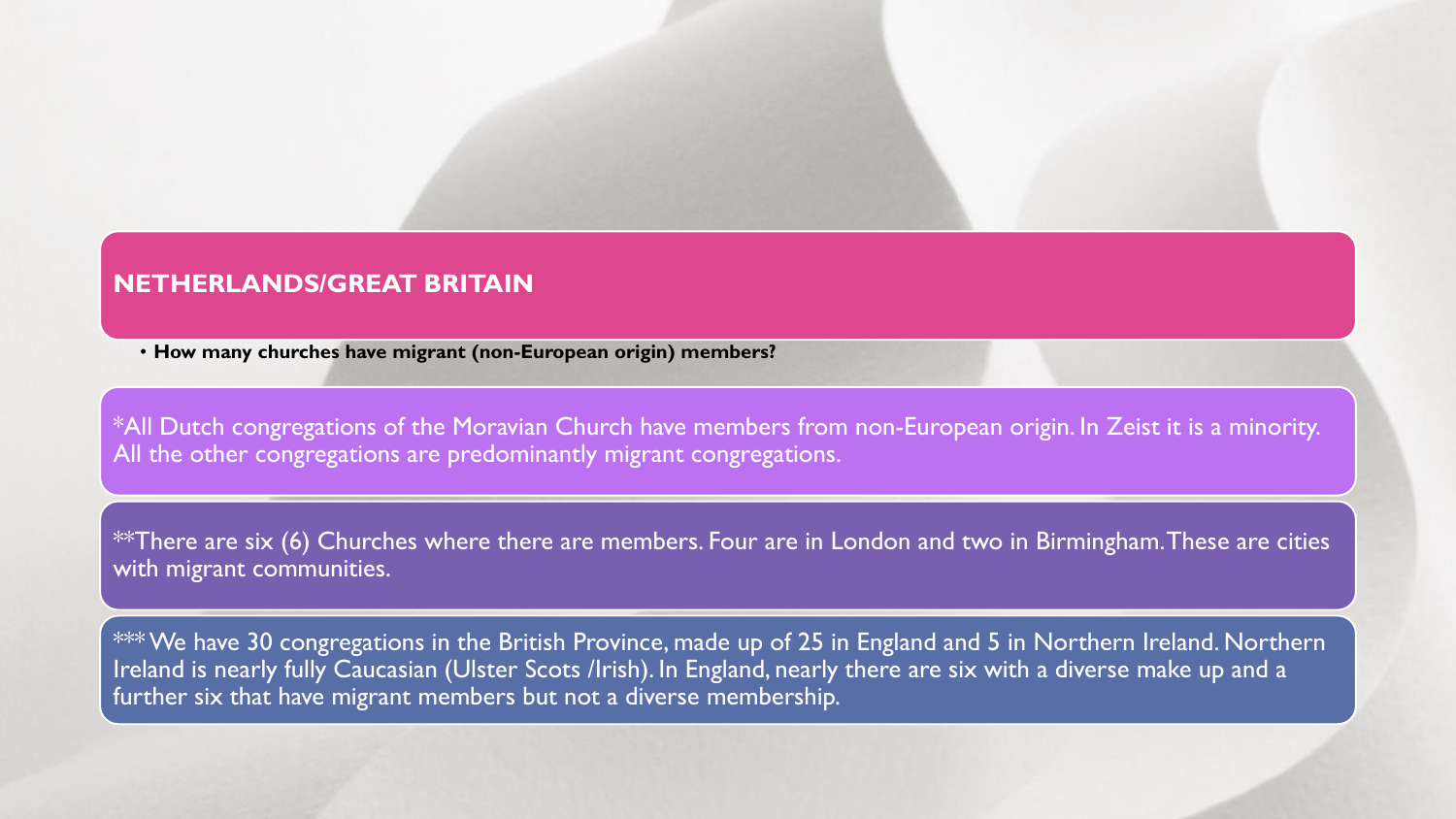## **Where are the migrants predominantly from?**

\*More or less all of the migrant members are from Suriname.

\*\*They are predominantly from the Eastern Caribbean. Each Church has clusters of Caribbean connection. For example, Hornsey-Antigua, Harold Road-Jamaica, and Fetta Lane-Barbados.

\*\*\* The Caribbean, predominantly Jamaica, St Kitts & Nevis & Antigua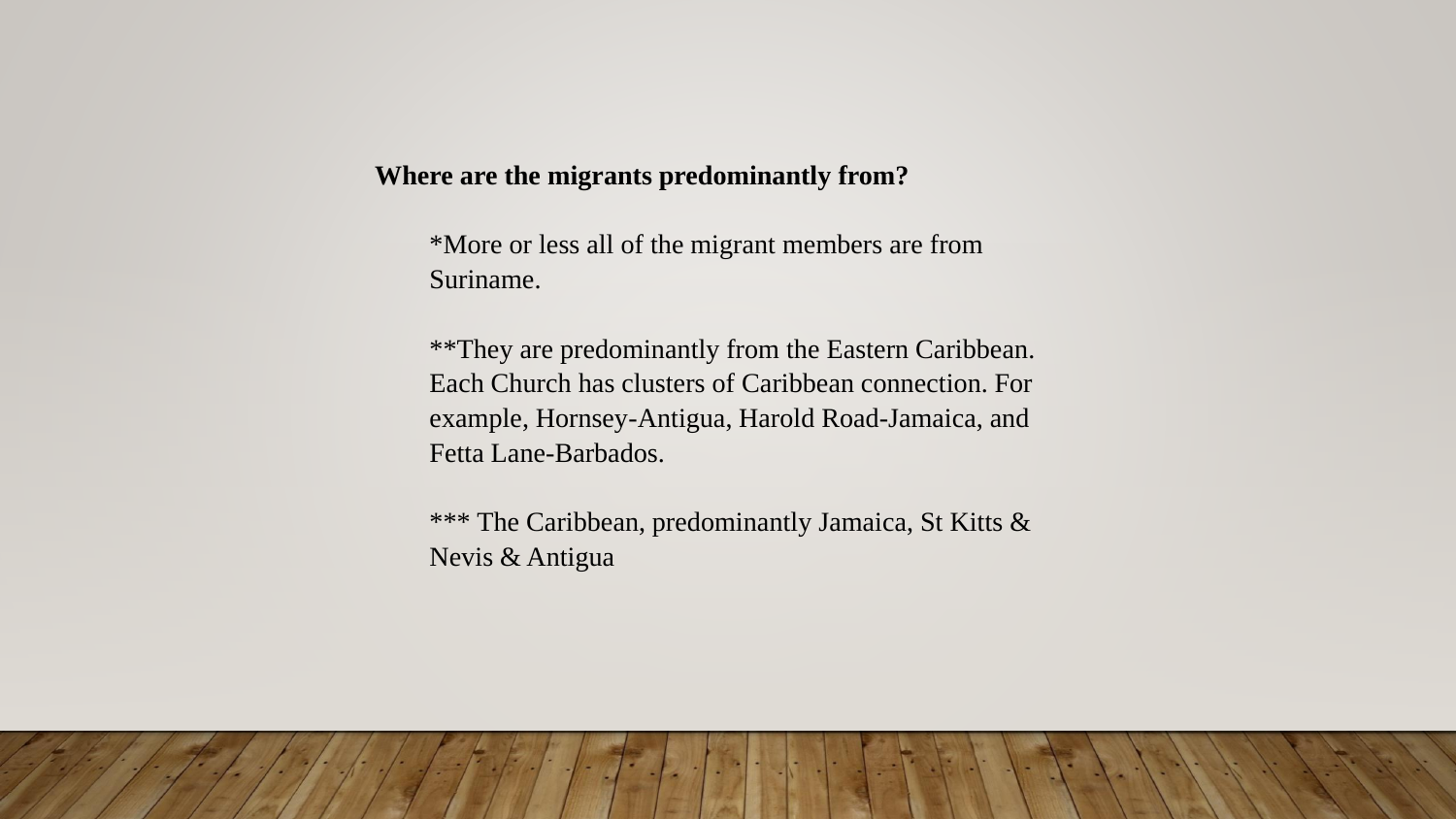#### **1. Are the migrants first or second generation?**

\*At this moment we have still first generation, but also second and third generation. But the members who are the most influential in the congregations are those of the first generation. The most of them of high age. This is one of our problems in reaching younger people.

**\*\*** 85% of the population is first generation. The second generation attends in very small measure.

**\*\*\*** First generation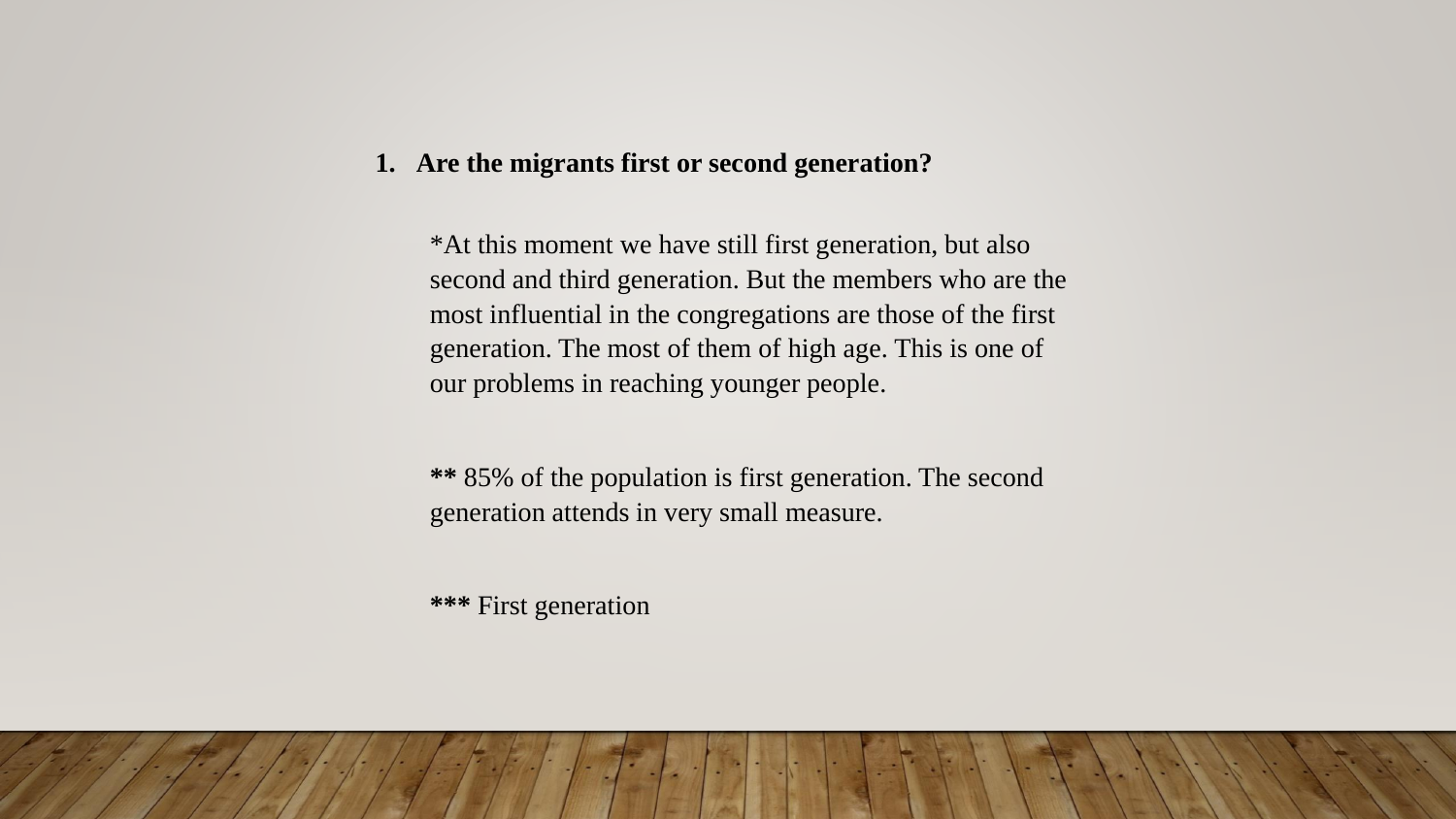**1. Do you have a period when the migrations started i.e., 1980s/1970s?**

\*The first were students coming from Suriname and settling in Amsterdam and Zeist un the early 60s. Later the big immigration came in the 70s/80s. A third (smaller) group came during the civil war in the 80s/90s of the 20<sup>th</sup> century.

**\*\***Migration from the Caribbean started increased from the 1960s when migrants came to assist with the rebuilding of Great Britain.

\*\*\* Beginning from the 1950s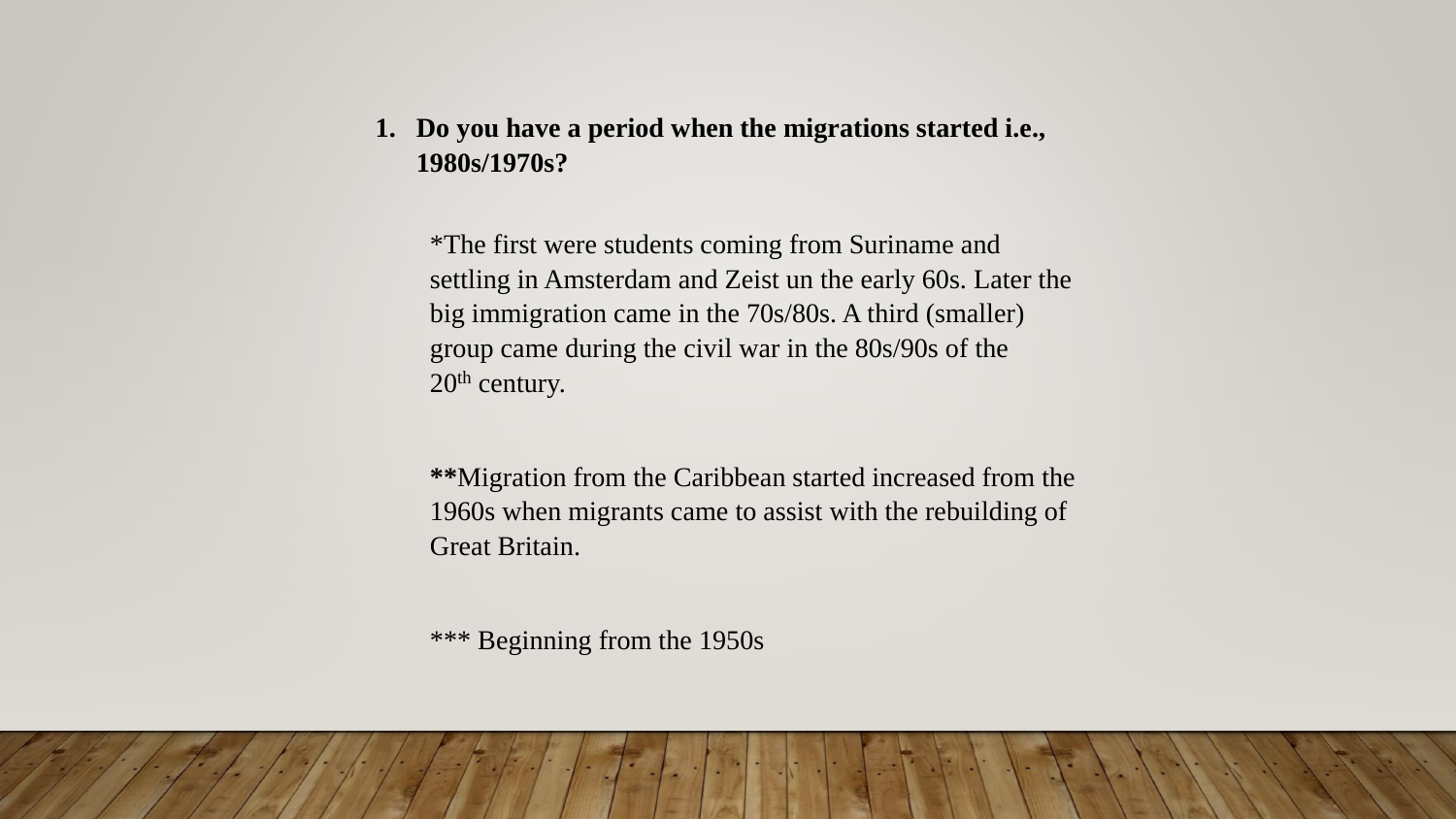#### **1. How would you describe the integration?**

\*There is the question of language (All Surinamese people speak Dutch). That is an advantage when it comes to integration. But there are also experiences of prejudice, racism, exclusion that are obstacles in the process of integrations, and there are different values in the Surinamese culture and the Dutch.

\*\*It has been found that when Blacks join Churches that there is a "white flight," that is a moving away from the Church and the community. The Churches are not generally well integrated.

Black members do well with white leadership. And generally black-led churches are black with no or few whites.

churches.

In Ireland a black Pastor, pastors two predominantly white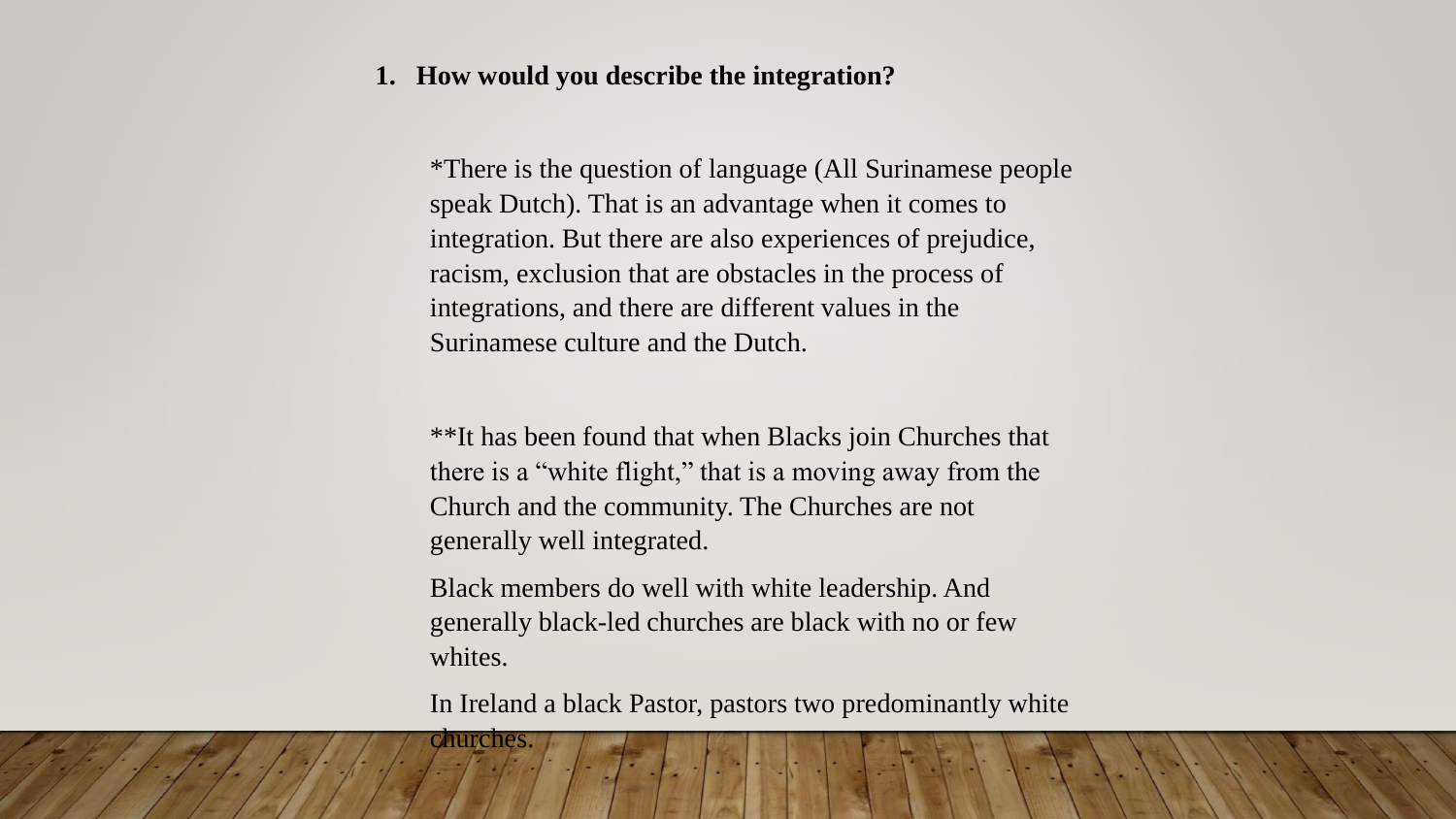congregations were strengthened in City centres and are more integrated. We have three congregations (Hornsey, Harold Road, & Fetter Land) where there had historically been churches, but numbers were dwindling and were revived by the arrival and ministry of the Windrush generation. In Birmingham and Leicester there was no Moravian work until it was started by ministers who had served in the Caribbean and newly arrived Moravians from Jamaica and Antigua. The congregation in Birmingham entered an ecumenical partnership in 2014 with a Methodist congregation which is predominated Caucasian. Due to urban growth and relocation, Leicester and Birmingham congregations are in locations where Caribbean, and the white population have left the areas and residents are mainly South Asian. It will be interesting to see if growth and evangelism are possible among these communities.

\*Johannes Welschen (Netherlands), Provincial Board, EC Province

\*\* Levingston Thompson (Ireland), Provincial Board, British Province \*\*\*Roberta Hoey, Chair, Provincial Board, British Province